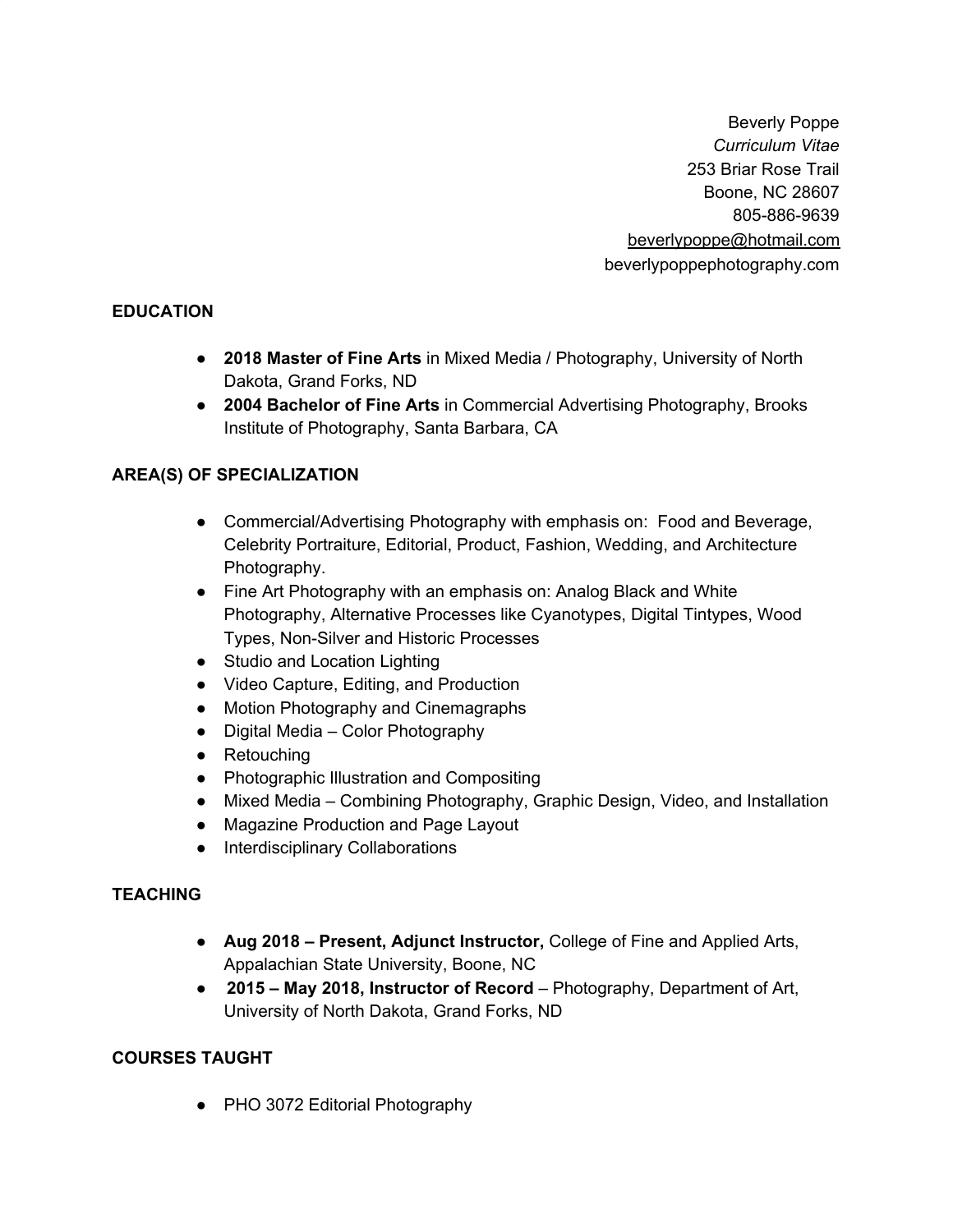- PHO 3052 Video Production
- PHO 3042 Studio Photography
- PHO 3032 Perspective & Optics
- PHO 2052 Form & Media (Lecture Class)
- PHO 1022 Beginning Photography
- ART 245 Black & White Photography
- ART 260 Color Photography
- TECH 322 Digital Photography
- TECH 422 Advanced Digital Photography & Imaging

#### **PROFESSIONAL PHOTOGRAPHIC EXPERIENCE**

● **2006 – Present: Freelance Photographer**, (Owner) of Beverly Poppe Photography, Las Vegas, NV / Boone, NC

o **Select Commercial Clients**: Cosmopolitan Las Vegas, Think Food Group, MGM Resorts International, Caesars Entertainment, Mandarin Oriental, Tropicana Las Vegas, Wynn Las Vegas, Las Vegas Sands Corp, Stratosphere Hotel & Casino, Arizona Charlie's, Coca-Cola, Serrano's Mexican Grill, Bachi Burger, The Mina Group, Sun Light Productions, LA Weight Loss, Toll Brothers, Greenspun Media Group, Fred Leighton, KTGY, SLDesign, Angel Management Group*,* The Light Group, Blaine Warren Advertising, United Way of Southern Nevada, Medical Innovations, Las Vegas Academy Theatre, Cirque du Soleil's *Mystère*, Heli USA, Fess Parker's DoubleTree Resort, The Kitchen Company, Conejo Enterprises, Hospitality Mints, Franklin Foods.

o **Select Editorial Clients:** *Advocate, New York Times, Esquire, Food Network Magazine, Mental Floss, GQ, Los Angeles Magazine, Orange Coast Magazine, JCK Magazine, VEGAS, Las Vegas Magazine, Las Vegas Weekly, Vegas Seven, Las Vegas Life, Las Vegas Home + Design, Vegas Golfer, Venetian Style, Executive Journal, Cheers Magazine, The Tasting Panel Magazine, Total Rewards Magazine, and 944 Magazine.*

- **2006 – 2010: Staff Photographer**, Greenspun Media Group, Las Vegas, NV o Photographed advertorial and editorial content (including covers) for all of Greenspun's publications, including *VEGAS*, *Las Vegas Weekly*, *Las Vegas Magazine*, *Las Vegas Sun*, *Las Vegas Life*, *Las Vegas Home + Design, Vegas Golfer* and *Venetian Style*.
	- o Edited and retouched all photoshoots completed on a weekly basis.
	- o Managed company studio and equipment for all of Greenspun Media Group.

 $\circ$  Archived, scheduled and organized all photo assignments, distributed to department.

o Participated in creative/conceptual meetings to develop ideas.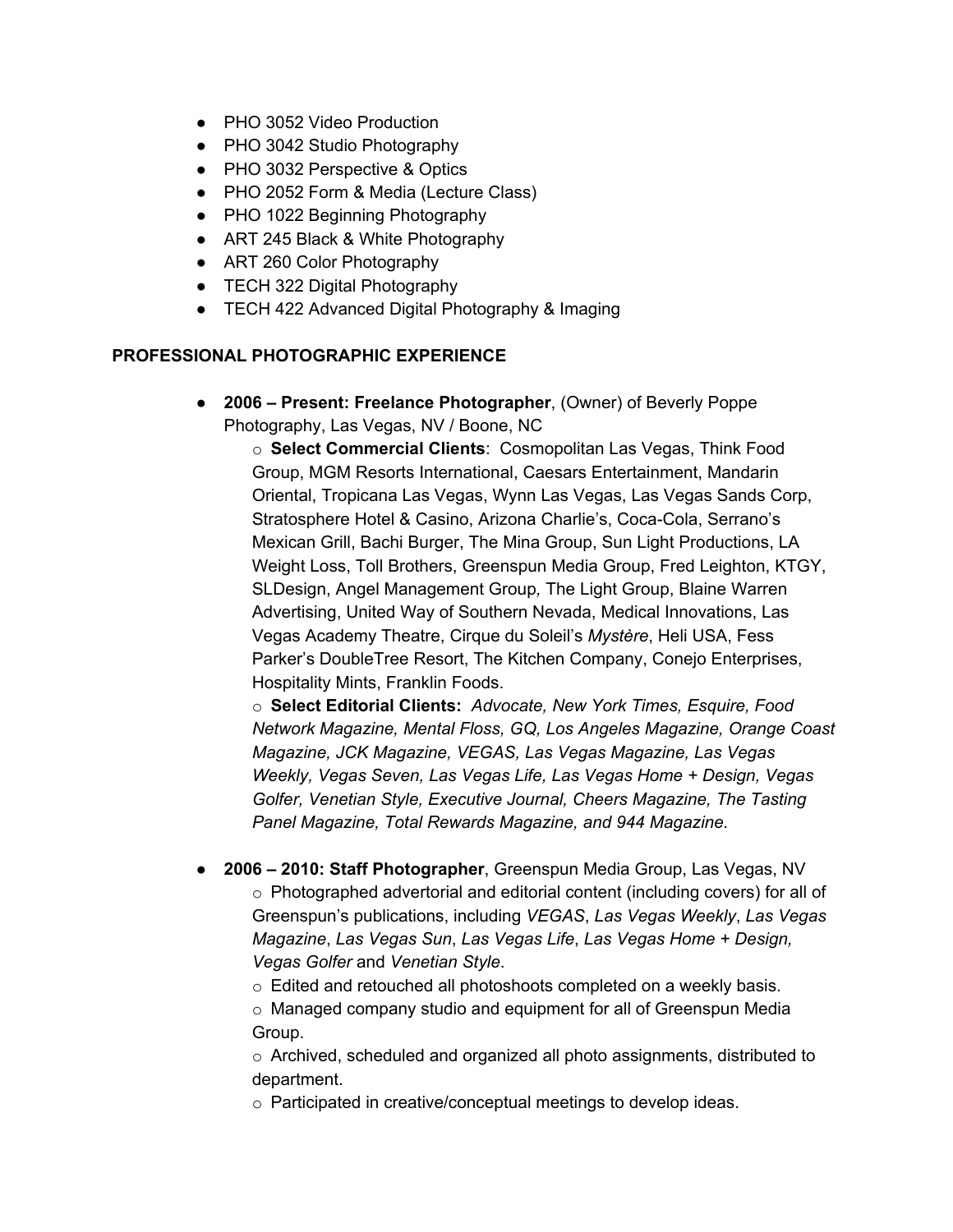- **2005 – 2006: Staff Photographer**, Studio A Advertising, South Bend, IN
	- Photographed editorial content for Studio A's monthly regional magazine (*Executive Journal*), quarterly local magazine (*Best of the Best*), and four yearly phonebooks (*The Best Book*).
	- Photographed advertisements for company clients whose ads where produced in yellow pages, magazines, billboards, commercials, websites and brochures.
- **2004 – 2005: Photography Assistant**, Lew Robertson Photography, Culver City, CA

 $\circ$  Assisted photographer with all shooting and production needs for high profile clients (Sonic Drive In, Coffee Bean and Tea Leaf, and Pizza Hut).

### **PUBLISHED WORK / EXHIBITIONS**

- **2020 – Art Department Faculty Biennial**, Smith Gallery, Boone, NC: Regional Group Exhibition.
- **2019 -** *Las Vegas Magazine*, August 11 Issue, Harvest Restaurant, Pg(s) 28-29 - Double Page Spread (4 images).
- **2018 -** *Advocate Magazine*, April-May 2018 Issue, Image: Faye Seidler, Pg. 51.
- **2018** *The Hand Magazine*, Issue 19, Image title: 9:38PM, Pg. 53.
- **2018 - Home**, North Dakota Museum of Art, Grand Forks, ND: National Juried Group Exhibition (16 photographs in one show).
- **2018 - Table For One**, The Colonel Eugene Myers Gallery of Art, Grand Forks, ND: **Solo Exhibition.**
- **● 2018 - This Week Only**, North Dakota Museum of Art, Grand Forks, ND: Regional Group Exhibition.
- **2018 - Water,** The Center for Fine Art Photography, Fort Collins, CO: National Juried Group Exhibition.
- **2017 - Animals in Art**, A Different Path Gallery, Brockport, NY: National Juried Group Exhibition.
- **2017 - Photography Unsettled**, Artworks Loveland Gallery, Loveland, Co: National Juried Group Exhibition.
- **2017 - This Week Only**, North Dakota Museum of Art, Grand Forks, ND: Regional Group Exhibition.
- **2017 - TransNodak**, The Rourke Art Gallery + Museum, Moorhead, MN: **Solo Exhibition.**
- **2017 - When Things are Strange**, The Colonel Eugene Myers Gallery of Art, Grand Forks, ND: National Juried Group Exhibition.
- **2016 - Art for Social Change: Behind the Wall**, Oak Park Art Leaque, Oak Park, IL: National Juried Group Exhibition.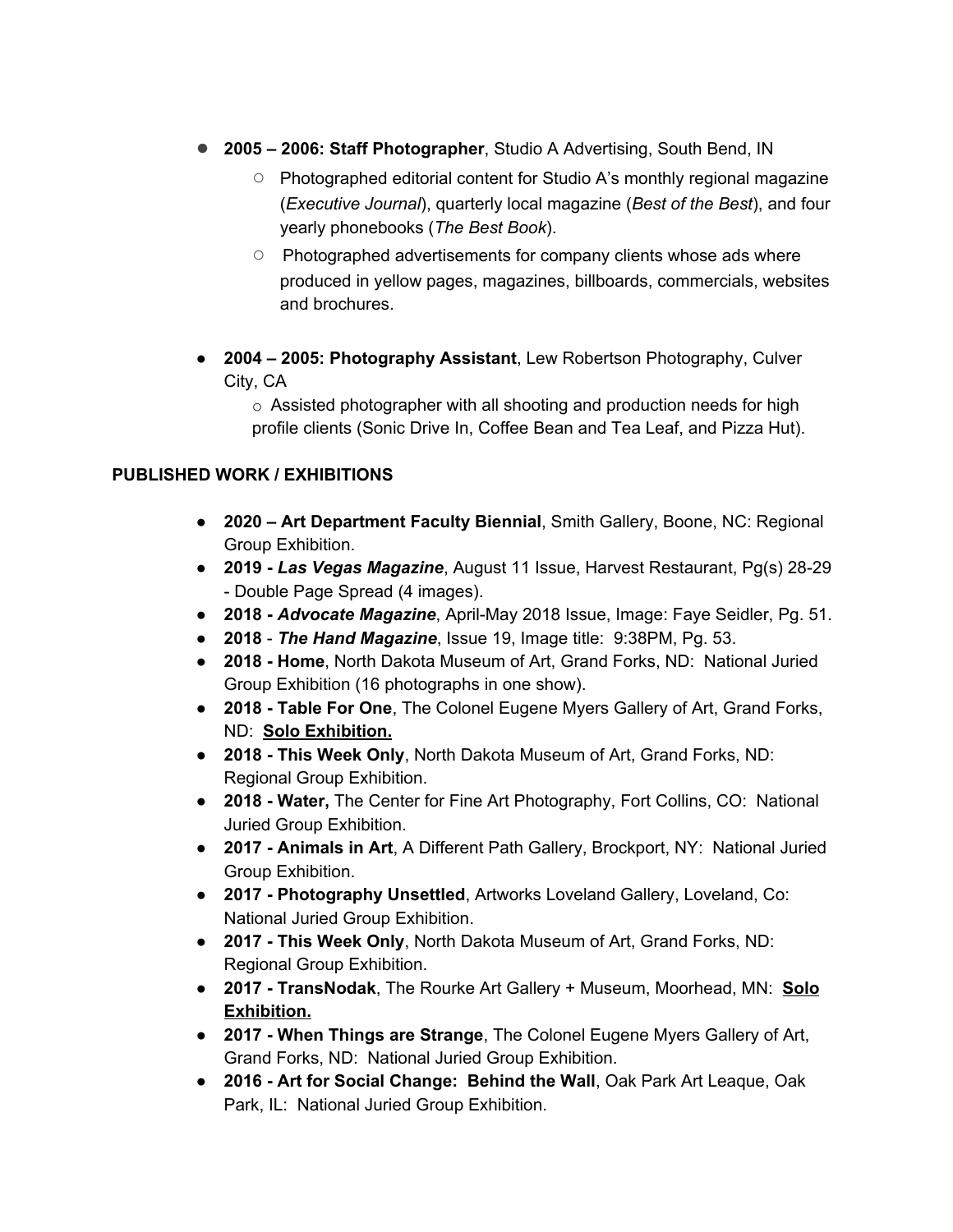- **2016 - From the Pastoral to Political**, Hera Gallery, Wakefield, RI: National Juried Group Exhibition.
- **2016 -** *JCK Magazine*, July August Issue, Pg. 79, 81, 83 (3 images), 84 (4 images), 85 (5 images).
- **2016 - Vanitas – A Contemporary Vision**, Loosen Art Gallery, Cagliari, Italy: International Group Exhibition.
- **2015 -** *JCK Magazine*, July August Issue, Pg. 78, 80, 84 (4 images), 85 (4 images), 86 (4 images).
- **2014 -** *JCK Magazine*, July August Issue, Pg. 86, 88, 92 (9 images), 93 (9 images), 94 (9 images), 95 (9 images).
- **2014 -** *Vegas Magazine,* January / Feb Issue, Pg(s) 73-74 (3 images).
- **2013 - Bon Appetit**, March 2013 Issue, Image Title: *My Dinner with Andres*, Pg 33.
- **2013 -** *Desert Companion*, May Issue, Pg. 11, 32.
- **2013 -** *Diamond Cake*, April Issue, Pg. 19.
- *●* **2013 -** *JCK Magazine*, July August Issue, Pg. 87, 88, 89, 90 (8 images), 92 (8 images), 93 (8 images), 94 (8 images).
- **20013 -** *Las Vegas Weekly*
	- March Issues
		- 14-20, 2013, The 20 Most Important Restaurants in Las Vegas, Cover, Features, Multiple Images, Pg(s) 1-64.
- **2013 -** *Vegas Magazine***,** December Issue, Pg. 58,
- **2013 -** *Vegas Seven*
	- August 8-14, Pg. 84
	- August 22-28, Cover Image, Inside Feature Pg. 34-39.
- **2012 -** *Food Network Magazine*, May 2012 Issue, Image Title: 777 Burger
- **2012 -** *JCK Magazine*, July August Issue, Pg. Pg. 78, 80, 82 (2 images), 84 (3 images), 86, 88 (9 images), 89 (9 images), 90 (9 images), 91 (9 images).
- **2012** *Las Vegas Magazine*
	- January Issue, 01-29-2012, Andrew Dice Clay Fresh Jabs From a Comedy Heavyweight, Features, multiple images. Pg(s) 1-99.
	- o January Issue, 01-22-2012, Frankie Moreno Classic Vibe and Modern Music, Features, multiple images. Pg(s) 1-99.
	- January Issue, 01-01-2012, Celine Dion Return of a Remarkable Voice, Features, multiple images. Pg(s) 1-115.
- **20012 -** *Las Vegas Weekly*
	- September Issues
		- September 27 October 3, 2012, Inside the World of Duct Tape Divas, Cover, Features, Multiple Images, Pg(s) 1-58.
		- September 20-26, 2012, Metal and Motor Oil Reality star Danny "The Count" Koker Makes Machines Sing, Cover, Features, Multiple Images, Pg(s) 1-58.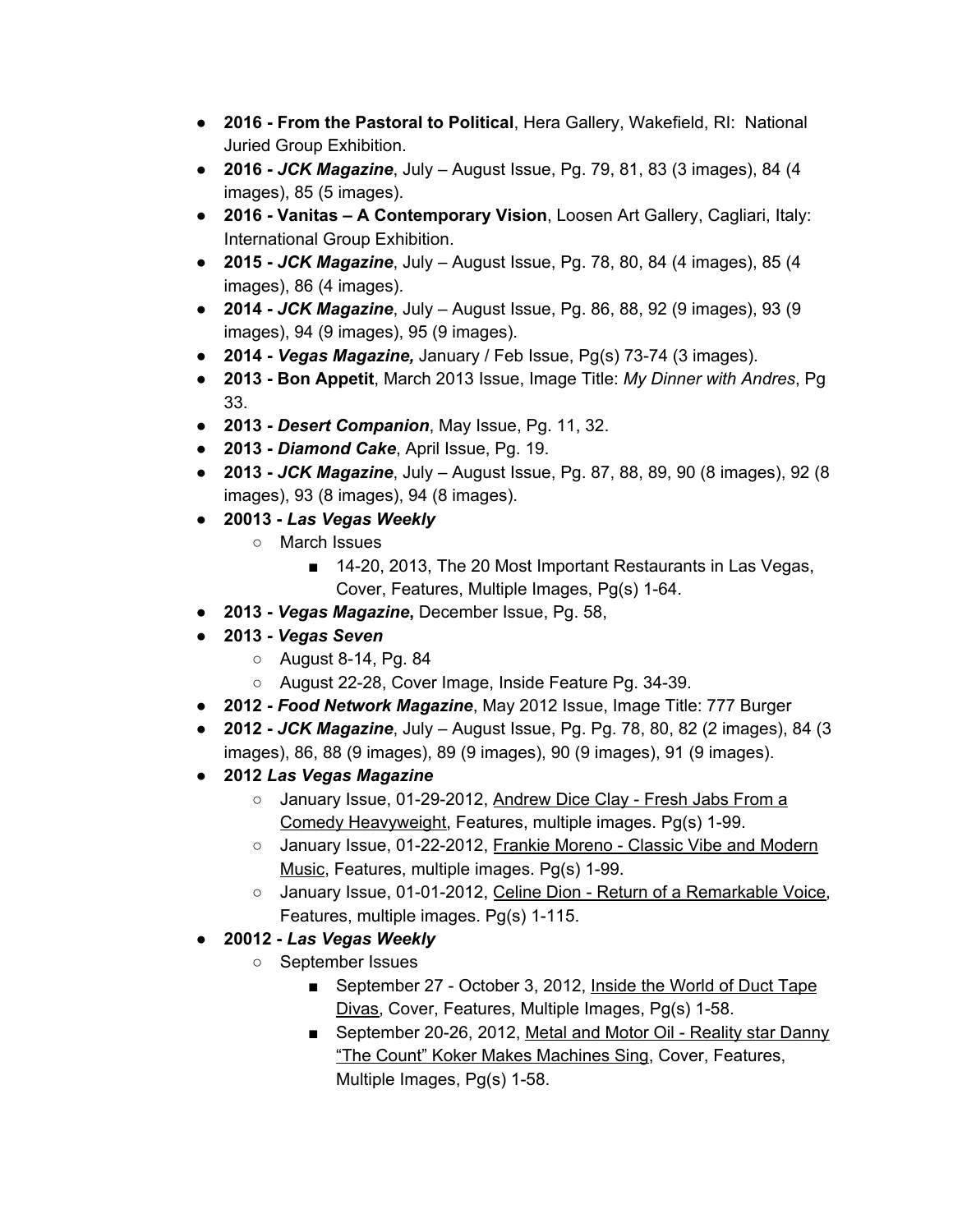- September 6-12, 2012, The Killers ae Ready for Battle!, Features, Multiple Images, Pg(s) 1-58.
- August Issues
	- August 30 September 5, 2012, The Party Starts Here, Cover, Features, Multiple Images, Pg(s) 1-68.
- July Issues
	- July 19-25, 2012, The 10 Best Sandwiches in Las Vegas, Cover, Features, Multiple Images, Pg(s) 1-68.
- June Issues
	- June 21-27, 2012, Paranormal Phenomenon Step Into Best-Selling Author Vicki Pettersson's Vision of Las Vegas, Cover, Features, Multiple Images, Pg(s) 1-60.
	- June 14-20, 2012, The Men of Metro Pizza, Cover (Digital Composite), Features, Multiple Images, Pg(s) 1-58.
- May Issues
	- May 3-9, 2012, Vegas Crusaders, Cover (Digital Composite), Features, Multiple Images, Pg(s) 1-66.
- April Issues
	- April 12-18, 2012, 50 Must-Eat Meals, Features, Multiple Images, Pg(s) 1-58.
	- April 5-11, 2012, Bring on the Sun Sweet Suits Just In Time for Pool Season, Cover, Features, Multiple Images, Pg(s) 1-60.
- March Issues
	- March 8-14, 2012, It's Here The Smith Center, Features, Multiple Images, Pg(s) 1-80.
- February Issues
	- February 9-15, 2012, The Love & Sex Issue, Cover, Features, Multiple Images, Pg(s) 1-58.
	- February 2-8, 2012, 38 Mind-Blowing Locals Deals, Features, Multiple Images, Pg(s) 1-80.
- January Issues
	- January 5-11, 2012, 12 to Watch in 2012, Cover, Features, Multiple Images, Pg(s) 1-58.
- **2012 -** *Luxury Magazine***,** March Issue, Pg 40.
- **2012 -** *Luxury Magazine***,** July Issue, Pg 29.
- **2012 -** *Mental Floss Magazine*, Mar-Apr 2012 Issue, Feature Title: *Left Brain,* Pg. 35-38.
- **2012 -** *The New York Times*, October 29, 2012, Feature Title: *They're Eating Out of the Palm of His Hand.*
- **2012 -** *Orange Coast Magazine***,** April Issue, Pg. 102 103 Rita Rudner.
- **2012 -** *Vegas Magazine*
	- $\circ$  March Issue, Pg(s) 68-70 (8 images), 103,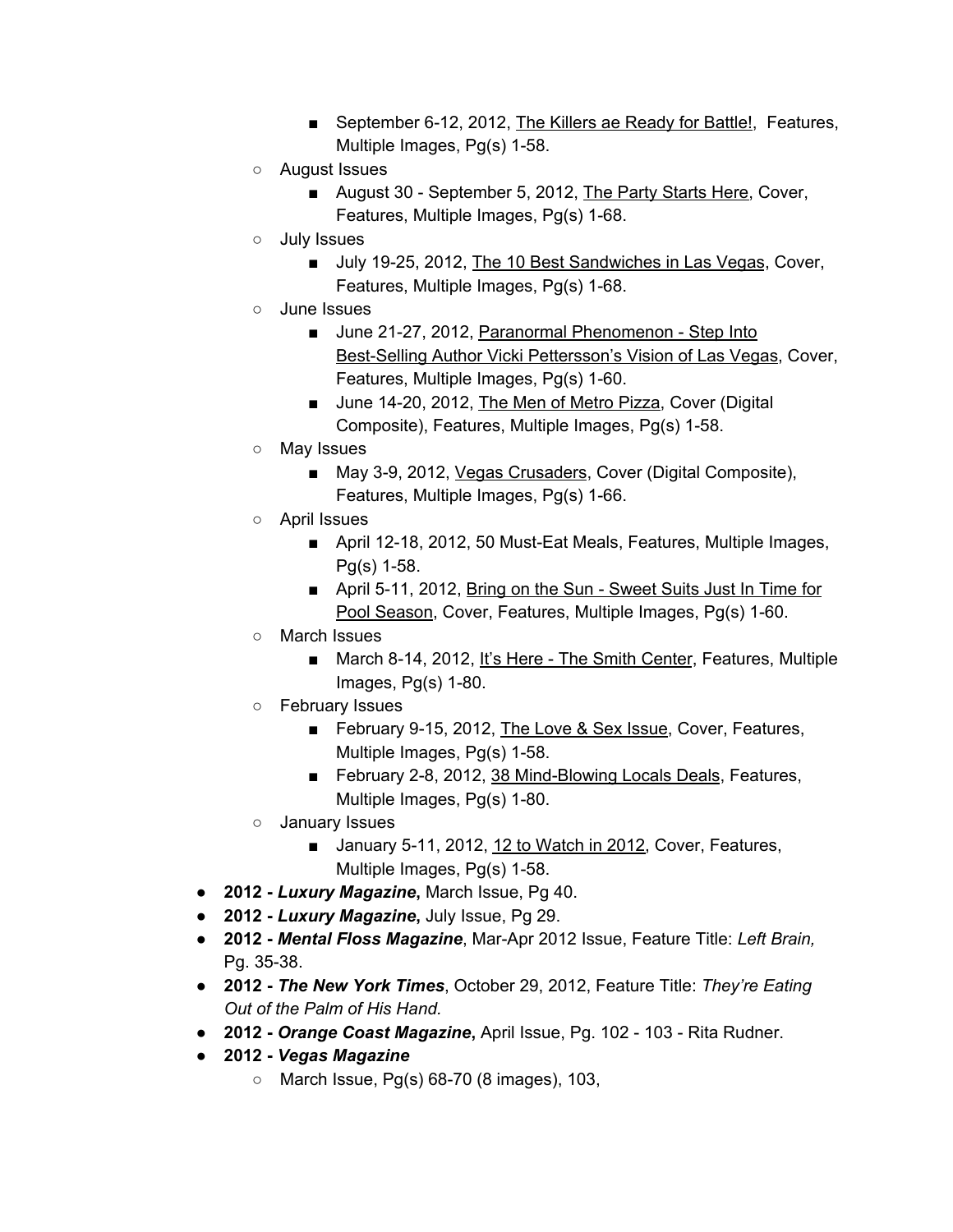- $\circ$  February Issue, Pg(s) 84-88 (9 images), 101, 102 (3 images), 104 (3 images), 112.
- January 2012 / December 2011, Pg(s) 128, 129 (2 images).
- **2011 -** *Child Life Magazine*, UMC Children's Hospital of Nevada, Spring Issue, Pg. 4, 8 (2 images), Feature Pg. 10-11.
- **2011 -** *Child Life Magazine*, UMC Children's Hospital of Nevada, Summer Issue, Cove Pag 1, Pg. 4, 6 (2 images), Feature Pg. 10-11.
- **2011 -** *JCK Magazine*, July August Issue, Pg. 82, 83, 83, 84, 86, 86, 88, 88, 90 (6 images), 91 (6 images), 92 (6 images), 93 (6 images).
- **2011** *Las Vegas Magazine*,
	- November Issue, 11-6-2011, Lingerie Football League Sexy Athletes Hit the Gridiron, Features, multiple images. Pg(s) 1-115.
	- October Issue, 10-2-2011, Chippendales Sexy From Tie to Toe, Features, multiple images. Pg(s) 1-115.
	- September Issue, 09-19-2011, Zumanity Inside the Fantastic, Fantasy-Filled Human Zoo, Features, multiple images. Pg(s) 1-115.
	- August Issue, 08-21-2011, Legends in Concert Dude Looks Like a RockStar, Features, multiple images. Pg(s) 1-115.
	- June Issue, 06-12-2011, 10 Dining Experiences Worth Devouring, Cover, Features, multiple images. Pg(s) 1-131.
	- February Issue, 02-20-2011, Fleaur by Hubert Keller, Cover, Features, multiple images. Pg(s) 1-107.
	- January Issue, 01-09-2011, David Copperfield Inside the Mind of the Superstar Illusionist, Features, multiple images. Pg(s) 1-99.
	- January Issue, 01-02-2011, Peepshow Holly's Fairy-Tale Adventure, Cover, Features, multiple images. Pg(s) 1-99.
- **20011 -** *Las Vegas Weekly*
	- November Issues
		- November 24-30, 2011, 53 Things To Be Thankful For, Cover, Features, Multiple Images, Pg(s) 1-60.
		- November 10-16, The Chef Takeover!, Features, Multiple Images, Pg(s) 1-58.
	- October Issues
		- October 20-26, 2011, The Revolution will Be Homeschooled, Features, Multiple Images, Pg(s) 1-66.
		- October 6-12, 2011, The Booze Issue, Features, Multiple Images, Pg(s) 1-66.
	- July Issues
		- July 14-20, 2011, Brunch is Served!, Cover, Multiple Features / Images Pg(s) 1-58.
	- May Issues
		- May 26 June 1, 2011, 2011 Weekly Awards, Multiple Features / Images Pg(s) 1-92.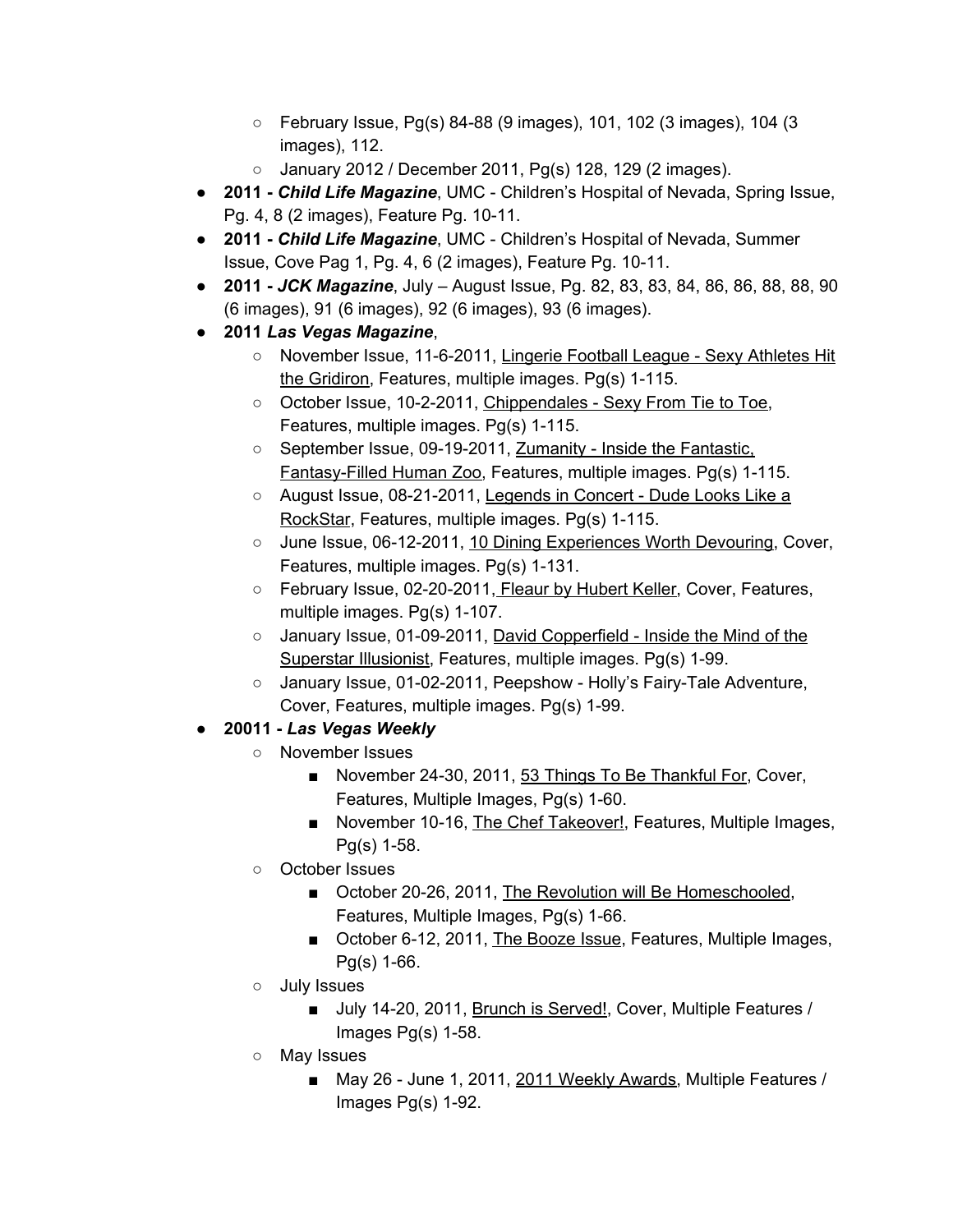- April Issues
	- April 21-27, 2011, The Cult of Muscle, Multiple Features / Images Pg(s) 1-60.
- March Issues
	- March 31 April 6, 2011, Raw Appeal From Life-Changing Squid to the Mysterious Vegas Roll, A Fresh Look at Sushi in the Valley, Cover, Features, Multiple Images, Pg(s) 1-66.
	- March 10-16, 2011, What's Behind That Door?, Cover (Digital Composite) Multiple Features / Images Pg(s) 1-66.
	- March 3-9, 2011, Late Night Las Vegas, Multiple Features / Images Pg(s) 1-66.
- February Issues
	- February 24 March 2, 2011, The Facebook Issue, Multiple Features / Images Pg(s) 1-58.
	- February 17-23, 2011, Cooking for 6,000 Behind the Scenes at the Rio's 100-yard Buffet, Cover, Features, Multiple Images, Pg(s) 1-58.
- January Issue
	- January 6-12, 2011, Body of Work, A Revealing Look at Seven Las Vegans Who Make a Living with Their Muscles, Photographs by Beverly Poppe, Cover, Features, Multiple Images, Pg(s) 1-58.
- **2011 -** *Los Angeles Confidential / Vegas Magazine*, The Ultimate Guide to Dining, 19 images in entire guide.
- **● 2011 -** *Los Angeles Magazine***,** October Issue, Vegas feature-department (6 images), Pg. 30-36.
- **2011 -** *M Life Magazine*, Volume 9, Issue 2, Spring, Feature Pg. 58-62
- **2011 -** *Vegas Magazine*
	- November Issue, Pg(s) 80 (2 images), 82, 84, 86 (2 images).
	- October Issue, Pg(s) 18 (Full Page), 76, 78 (3 images), 80, 100,
	- September Issue, Pg(s) 28 (Full Page), 70, 161 (Full Page), 162, 164 (3 images).
	- Summer Issue, Pg(s) 28, 34, 79 (Full Page), 82 (2 images), 168.
	- April/May Issue, Pg(s) 106 (4 images).
	- March Issue, Pg(s) 20, 64 (Full Page), 144.
	- February Issue, Pg(s) 10, 45 (Full Page), 104.
	- January 2011 / December 2010 Issue, Pg(s) 116-117 2 Page Feature, Pg. 125 (Full Page), Pg. 126-127 (4 Images).
- **● 2010 -** *944 Magazine***,** January Issue, Pg. 95, 96.
- **● 2010 -** *944 Magazine***,** February Issue**,** Pg. 109, 110, 111.
- **2010 -** *Cheers Magazine*, June Issue, Pg. 4, & 18.
- **2010 -** *JCK Magazine*, July August Issue, Pg. 83, 84, 85, 86, 87, 90 (5 images), 91 (5 images), 92 (5 images), 93 (5 images).
- **2010** *Las Vegas Magazine*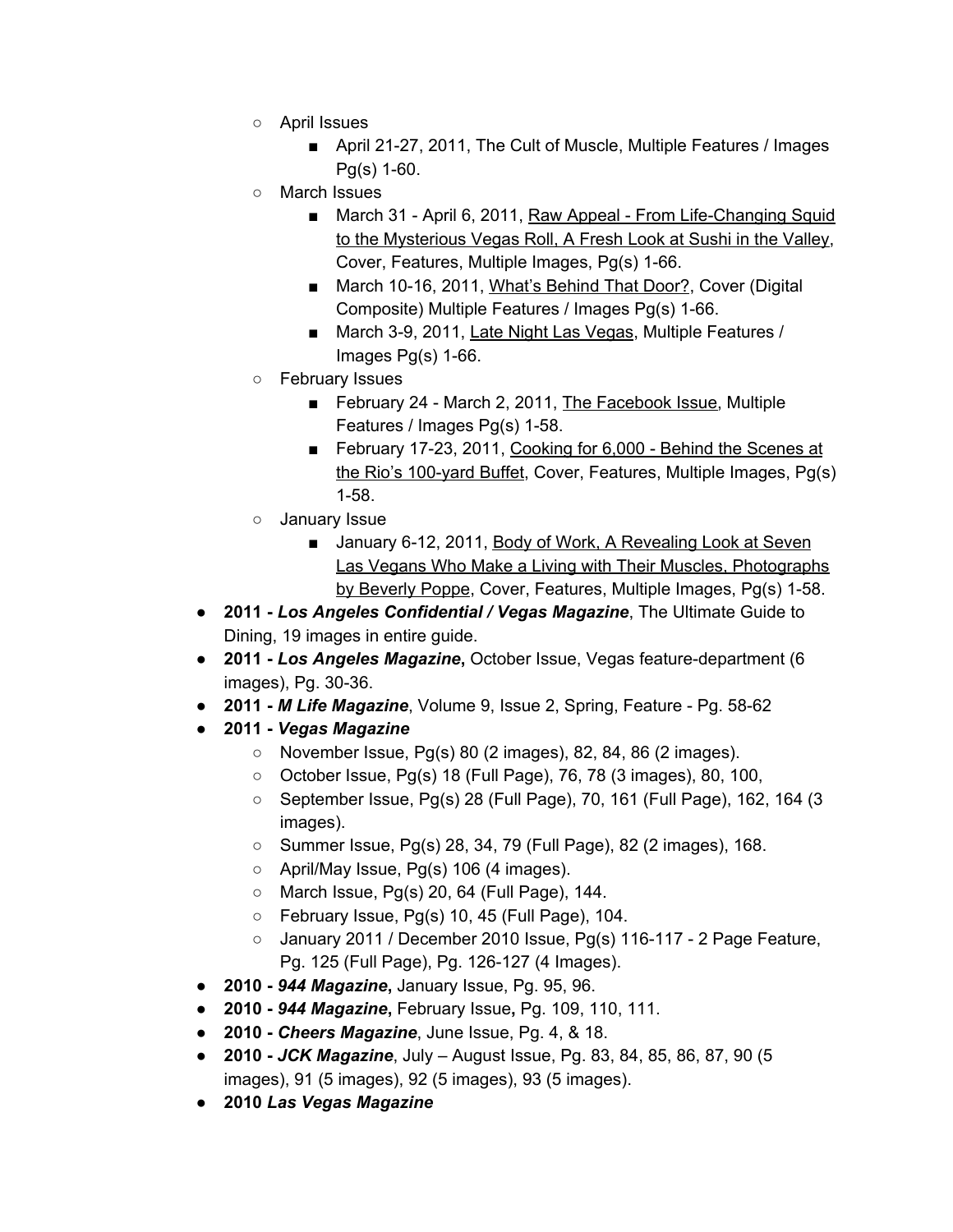- November Issue, 11-28-2010, MGM Grand's Crazy Horse Paris The Art of Seduction, Features, multiple images. Pg(s) 1-115.
- July Issue, 07-25-2010, Phantom The Las Vegas Spectacular Timeless Love Story - Enters 5th Year, Cover, Features, multiple images. Pg(s) 1-115.
- July Issue, 07-25-2010, Vdara Health & Beauty An Oasis in the Desert at City Center, Cover, Features, multiple images. Pg(s) 1-115.
- June Issue, 06-13-2010, Vdara Health & Beauty Eco-Minded Pampering at City Center, Cover, Features, multiple images. Pg(s) 1-123.
- May Issue, 05-30-2010, WSOP No Limit to the Action at Rio, Cover, Features, multiple images. Pg(s) 1-131.
- May Issue, 05-23-2010, Frank Caliendo Impersonation Sensation at Monte Carlo, Cover, Features, multiple images. Pg(s) 1-131.
- May Issue, 05-02-2010, Mack King An Afternoon of Magic and Comedy at Harrah's, Cover, Features, multiple images. Pg(s) 1-131.
- January Issue, 01-31-2010, Anthony Cools Hypnotizing Hijinks at Paris, Cover, Features, multiple images. Pg(s) 1-123.
- January Issue, 01-17-2010, Terry Fator Making Great Impressions, Cover, Feature Pg. 52, additional features, multiple images. Pg(s) 1-123.

# ● **20010 -** *Las Vegas Weekly*

- December Issues
	- December 9-15, 2010, Invasion of the ...Food Trucks!, Cover, Features, Multiple Images, Pg(s) 1-66.
	- December 2-8, 2010, Doctor's Orders Seven Perspective on the State of Medical Marijuana in Nevada, Features, Multiple Images, Pg(s) 1-66.
- November Issues
	- November 11-17, 2010, A Beginner's Guide to ChinaTown, Cover (Digital Composite), Features, Multiple Images, Pg(s) 1-66.
- October Issues
	- November 3 October 28, 2010, Boo! Are You Scared Yet!, Features, Multiple Images, Pg(s) 1-74.
- July Issues
	- July 22-28, 2010, Brad Garrett's Big Gamble, Cover, Features, Multiple Images, Pg(s) 1-64.
	- July 8-14, 2010, Hot and Cold A Fresh Look At Air Conditioning, Cover (Digital Composite), Features, Multiple Images, Pg(s) 1-64.
	- July 1-7, 2010, Refresh Yourself! Food and Drink for Warm Weather, Cover, Features, Multiple Images, Pg(s) 1-72.
- ○ May Issues
	- May 20-26, 2010, The Wet Issue, Cover (Digital Composite), Features, Multiple Images, Pg(s) 1-64.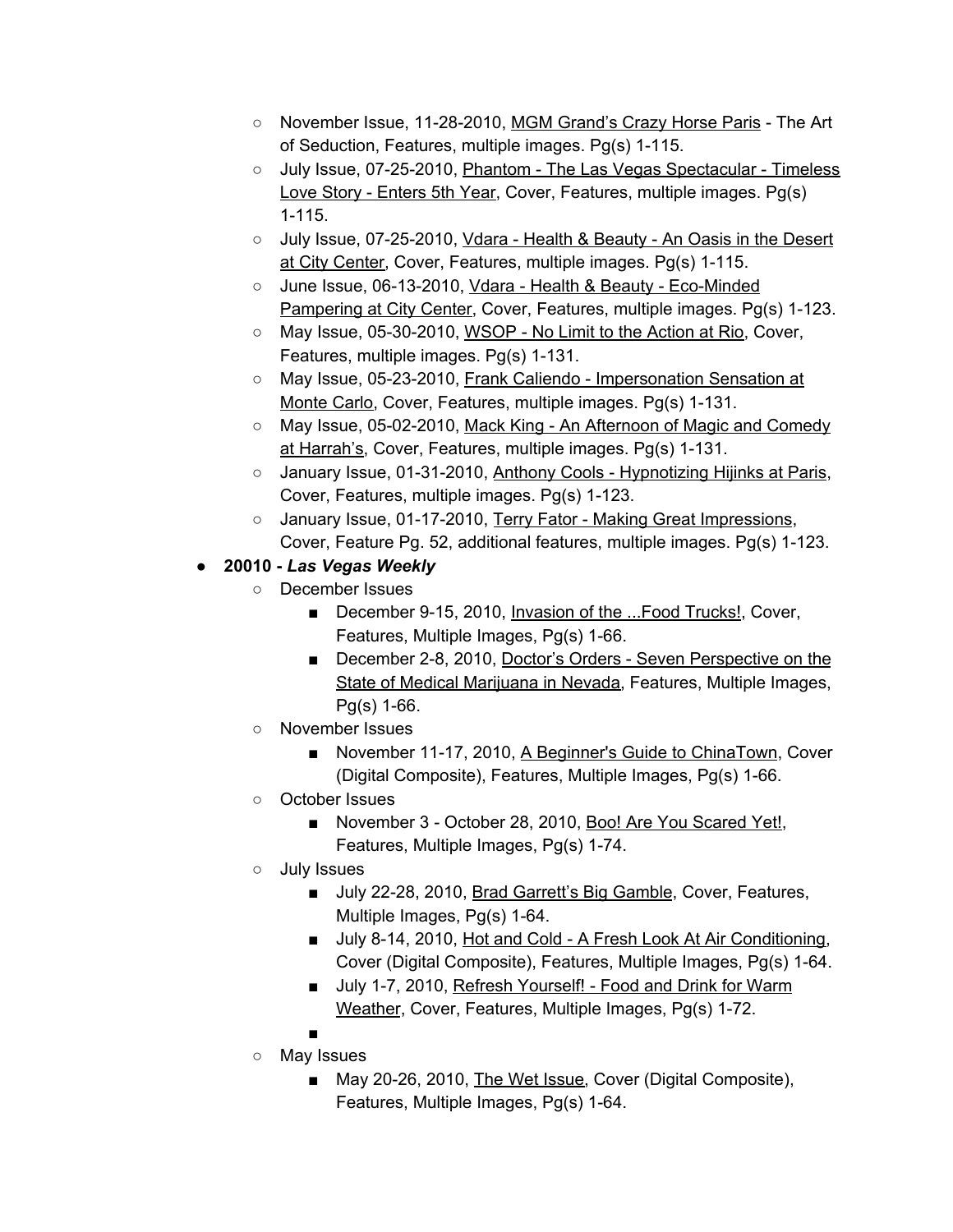- May 27-June 2, 2010, 2010 Vegas Best, Cover, Features, Multiple Images, Pg(s) 1-88.
- April Issues
	- April 9-14, 2010, Pawn Stars!, Cover, Features, Multiple Images, Pg(s) 1-64.
- March Issues
	- March 25-31, 2010, Eat This Cover!, Cover, Features, Multiple Images, Pg(s) 1-72.
- February Issues
	- February 25 March 3, 2010, Who's That Girl, Cover, Features, Multiple Images, Pg(s) 1-76.
	- February 11-17, 2010, Love (Or Something Like it), Cover, Features, Multiple Images, Pg(s) 1-64.
	- February 4-10, 2010, Dig In! Our 10 Favorite Steak Joints, Cover, Features, Multiple Images, Pg(s) 1-80.
- January Issues
	- January 21-27, 2010, State of the City, Cover, Features, Multiple Images, Pg(s) 1-64.
- **2010 - Total Rewards Magazine,** Winter Issue, Inside Feature and Table of Contents, Pg 3, 12-13.
- **2010 -** *Vegas Magazine*
	- $\circ$  November Issue, Pg(s) 58 (4 images), 118.
	- October Issue, Pg(s) 107 (Full Page), 108 (Full Page), 109 (2 images).
	- Summer Issue, Pg(s) 76 (2 images), 137, 138 (3 images), 142.
	- $\circ$  April/May Issue, Pg(s) 16, 52 (Full Page), 54 (2 images), 102-103 (2 Page Feature, 6 images), 106.
	- $\circ$  March Issue, Pg(s) 119, 120-121 (2 page Feature, 7 images).
	- $\circ$  February Issue, Pg(s) 46, 85, 88,
	- $\circ$  January 2010 / December 2009 Issue, Pg(s) 102 (2 images).
- **2010 - Vegas Seven**
	- February 11-17, Pg(s) 91 (Full Page), 92.
	- $\circ$  Jan 27 February 2, Pg(s) 98 (2 images).
- **● 2009 -** *In Business Las Vegas***,** The Newspaper, Feb. 27 March 5, Pg. 1.
- **2009 -** *In Business Las Vegas, The Magazine***,** February 27th Issue, Cover.
- **2009 -** *GQ Magazine*, January issue, Pg. 74.
- **2009 -** *The High End Magazine*, Volume 2, Number 3, Cover Image.
- **2009 -** *Las Vegas Magazine*
	- November Issue, 11-15-2009, Elvis The King's Ransom Museum Treasures of Elvis at Imperial Palace, Cover, Features, multiple images. Pg(s) 1-131.
	- September Issue, 09-20-2009, Dinner and a Show The Perfect Package, Cover, Feature, Pg(s) 56-59 (4 Images), Additional features, multiple images. Pg(s) 1-131.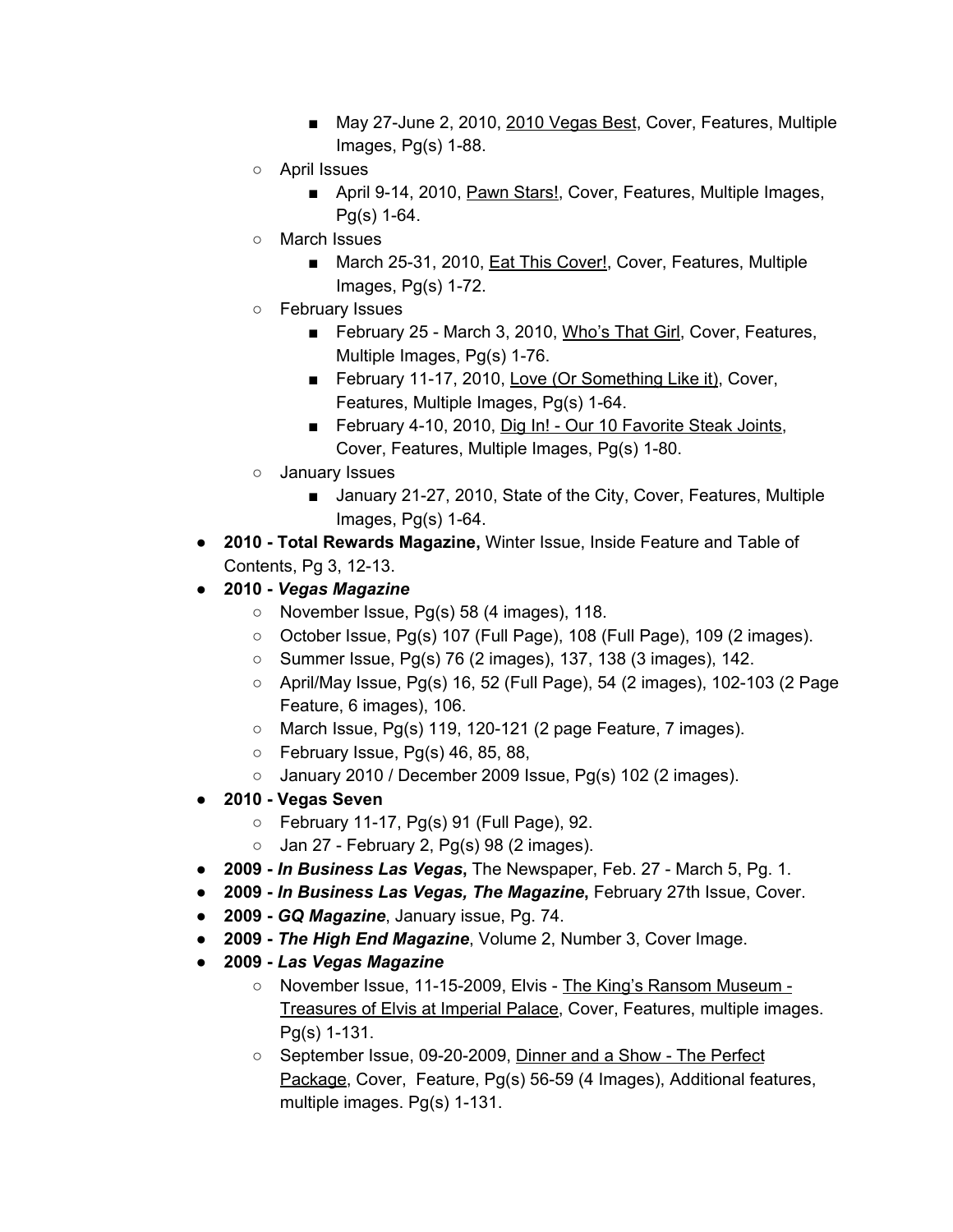- September Issue, 09-13-2009, Sgt. Pepper Live Cheap Trick Celebrates The Beatles, Features, multiple images. Pg(s) 1-131.
- August Issue, 08-23-2009, American Superstars The Memories Live On, Cover, Features, multiple images. Pg(s) 1-131.
- August Issue, 08-17-2009, Sheryl Crow Takes a Detour to the Strip, Features, multiple images. Pg(s) 1-153.
- August Issue, 08-09-2009, Mac King Making Laughs Appear at Harrah's, Cover, Feature, Pg. 32, Additional features, multiple images. Pg(s) 1-131.
- August Issue, 08-09-2009, Suite Magnifique Not Your Ordinary Room, Cover, Feature, Pg. 58, Additional features, multiple images. Pg(s) 1-131.
- o July Issue, 07-12-2009, Phantom The Las Vegas Spectacular, Cover, Feature, Pg. 58, Additional features, multiple images. Pg(s) 1-131.
- o July Issue, 07-12-2009, Anthony Cools Hypnosis on the Edge at Paris, Cover, Feature, Pg. 32, Additional features, multiple images. Pg(s) 1-132.
- April Issue, 04-05, 2009, Joel Robuchon Chef of the Century at Vegas Uncork'd, Cover, Feature, Pg. 48, Additional features, multiple images. Pg(s) 1-115.
- March Issue, 03-15-2009, Terry Fator Lets His Hands Do the Talking, Cover, Feature, Additional features, multiple images. Pg(s) 1-131.
- March Issue, 03-8-2009, Downtown Gordie Brown, Features, multiple images. Pg(s) 1-123.
- March Issue, 03-01-2009, Danny Gans Making Great Impressions, Cover, Feature, Additional features, multiple images. Pg(s) 1-131.
- **2009 -** *Las Vegas Weekly*
	- December Issues
		- December 3-9, 2009, Not All in His Head, Cover, Features, Multiple Images, Pg(s) 1-80.
	- November Issues
		- November 25 December 2, 2009, He's Got the Look Rory Reid, Cover, Features, Multiple Images, Pg(s) 1-64.
		- November 19-25, 2009, Orange Crush Carrot Top, Cover, Features, Multiple Images, Pg(s) 1-72.
		- November 12-18, 2009, Jerry Springer, American Dreamer, Cover, Features, Multiple Images, Pg(s) 1-72.
	- October Issues
		- October 22-28, 2009, Pizza Could Be Our Tastiest Issue Ever, Cover, Features, Multiple Images, Pg(s) 1-82.
		- October 8-14, 2009, Down to the Last Dollar, Cover, Features, Multiple Images, Pg(s) 1-88.
	- September Issues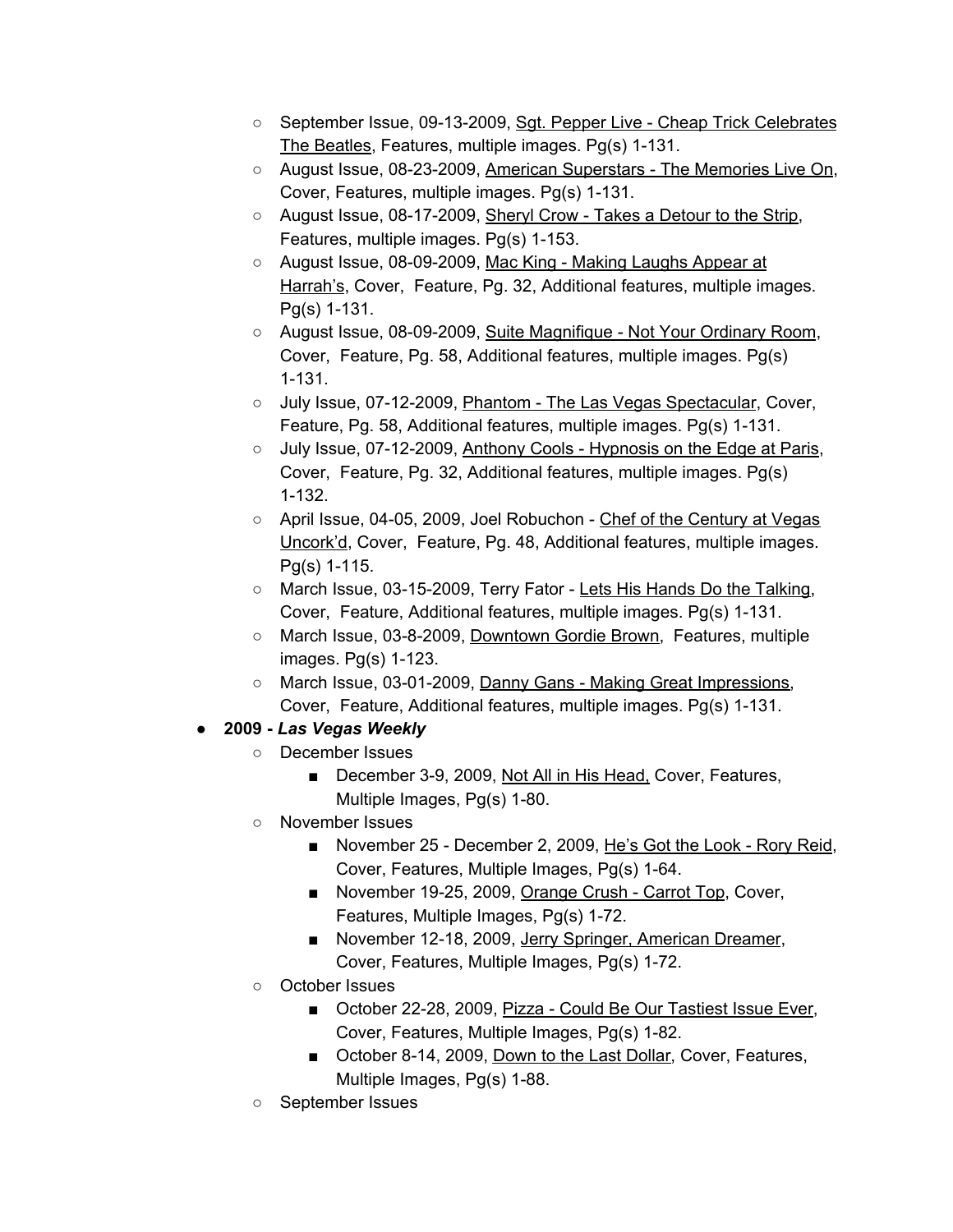- September 17-23, 2009, My Brief, Happy Life in Town Square, Cover, Features, Multiple Images, Pg(s) 1-86.
- September 3-9, 2009, A&E Fall Preview!, Cover, Features, Multiple Images, Pg(s) 1-96.
- July Issues
	- July 16-22, 2009, Let's Eat, Cover, Features, Multiple Images, Pg(s) 1-88.
	- July 9-15, 2009, Frank Mir!, Cover, Features, Multiple Images, Pg(s) 1-86.
- June Issues
	- June 18-24, 2009, Holly Madison, Cover, Features, Multiple Images, Pg(s) 1-88.
	- June 11-17, 2009, Cinevegas 2009!, Cover, Features, Multiple Images, Pg(s) 1-88.
	- June 4-10, 2009, Steel Panther, Cover, Features, Multiple Images, Pg(s) 1-88.
- April Issues
	- April 30 May 6, 2009, Beautiful People, Cover, Features, Multiple Images, Pg(s) 1-90.
	- April 16-22, 2009, Let's Rock! Our Badass Music Issue, Cover, Features, Multiple Images, Pg(s) 1-88.
	- April 9-15, 2009, Freaks!, Cover, Features, Multiple Images, Pg(s) 1-80.
- March Issues
	- March 26 April 1, 2009, Will Serve Jell-0 Shots for Food, Cover, Features, Multiple Images, Pg(s) 1-80.
	- March 12-18, 2009, Terry Fator From Texas to Riches with Vegas Newest Star, Cover, Features, Multiple Images, Pg(s) 1-88.
- January Issues
	- January 29 February 4, 2009, Free (And Super-Cheap) Stuff!, Cover, Features, Multiple Images, Pg(s) 1-72.
- **2009 -** *Vegas Magazine*
	- March / April Issue, Pg(s) 76, 108-109, 110,
	- February Issue, Pg(s) 96
	- $\circ$  January Issue, Pg(s) 76 (2 images), 77, 89 (4 images), 90.
- **2008 -** *Las Vegas Life Magazine*
	- April Issue, Going Green in Las Vegas Cover, Multiple Images / Features, Pg(s) 1-113.
	- March Issue, Great Local Dining Cover, Multiple Images / Features, Pg(s) 1-129.
	- February Issue, Celebrity in Sin City Cover, Multiple Images / Features, Pg(s) 1-129.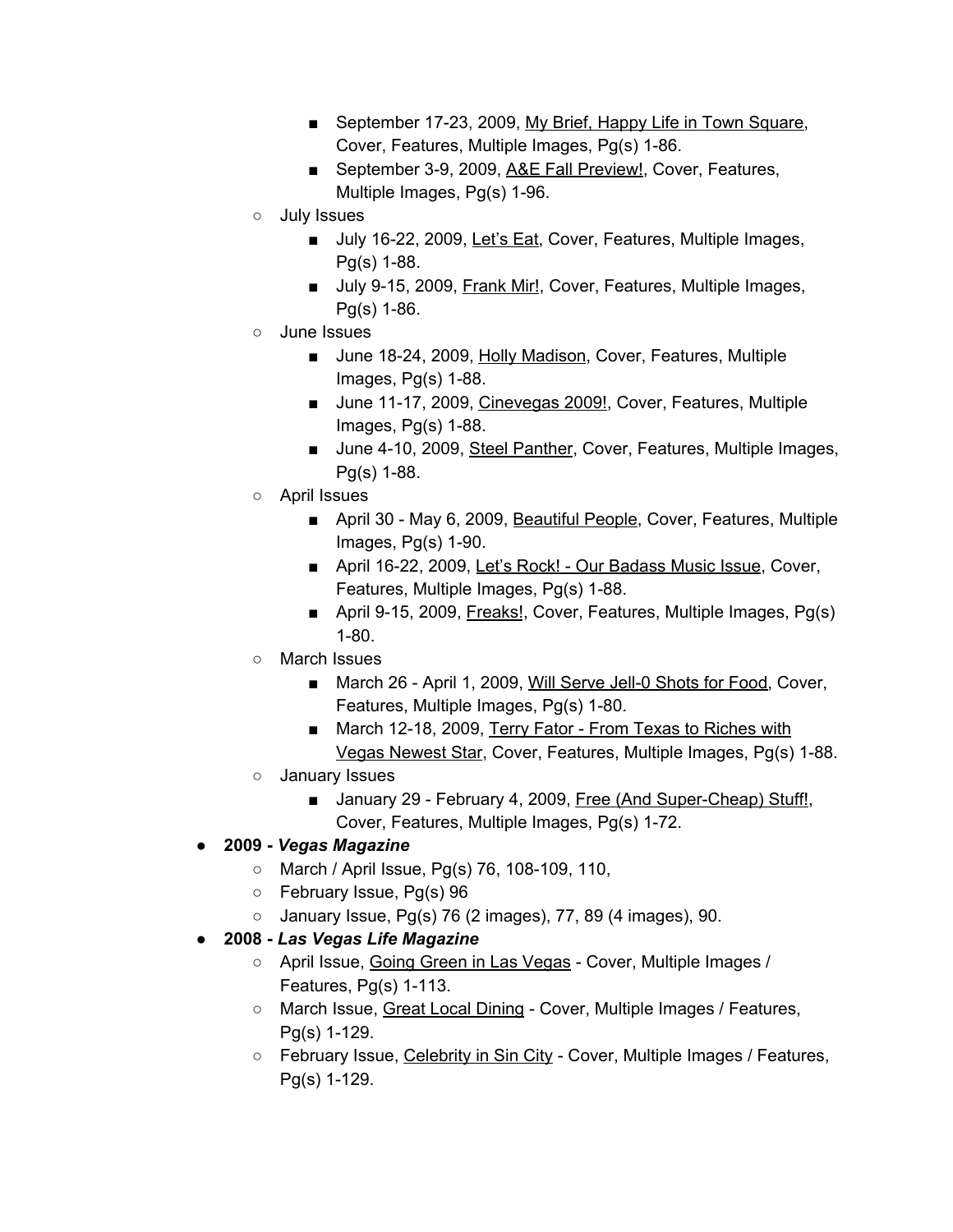- January Issue, The Future of Las Vegas Cover, Multiple Images / Features, Pg(s) 1-121.
- **2008** *Las Vegas Magazine*
	- October Issue, 10-19-2008, Wolfgang Puck, Ahead of the Pack in World-Class Cuisine, Features, multiple images. Pg(s) 1-145.
	- October Issue, 10-12-2008, "O" 10 Years of Wonder on the Water, Features, multiple images. Pg(s) 1-153.
	- October Issue, 10-05-2008, Rita Rudner, Features, multiple images. Pg(s) 1-145.
	- September Issue, 09-28-2008, Barry Manilow The Ultimate Vegas Showman, Features, multiple images. Pg(s) 1-145.
	- August Issue, 08-10-2008, BLT Burger, Features, multiple images. Pg(s) 1-153.
	- August Issue, 08-03-2008, In the Spotlight, Inprov Takes Center Stage, Features, multiple images. Pg(s) 1-145.
	- July Issue, 07-27-2008, Everybody Knows the Time, Morris Day, Cover, Feature Pg.44, additional features, multiple images. Pg(s) 1-169.
	- July Issue, 07-12-2008, A French Connection Tres Magnifique, Features, multiple images. Pg(s) 1-153.
	- June Issue, 06-29-2008, American Superstars, Cover, Features, multiple images. Pg(s) 1-169.
	- June Issue, 06-01-2008, World Series of Poker, Features, multiple images. Pg(s) 1-177.
	- May Issue, 05-25-2008, Barneys New York Puts Fashion First on the Strip, Features, multiple images. Pg(s) 1-169.
	- May Issue, 05-04-2008, Cher The Beat Goes On, Features, multiple images. Pg(s) 1-169.
	- April Issue, 04-27-2008, Jersey Boys, Section Openers, Features, multiple images. Pg(s) 1-169.
	- April Issue, 04-12-2008, Hopkins vs. Calzaghe, Battle of the Planet, Section Openers, Features, multiple images. Pg(s) 1-169.

## ● **2008 -** *Las Vegas Weekly*

- December Issues
	- December 18-24, 2008, Tenth Anniversary Issue, Features, Multiple Images, Pg(s) 1-84.
	- December 11-17, 2008, Saving the La Concha, Features, Multiple Images, Pg(s) 1-72.
- November Issues
	- November 20-26, 2008, Teller! A Journey Into the Mind of a Brilliant Magician, Cover, Features, Multiple Images, Pg(s) 1-72.
	- November 6-12, 2008, It's Over!, Features, Multiple Images, Pg(s) 1-88.
- October Issues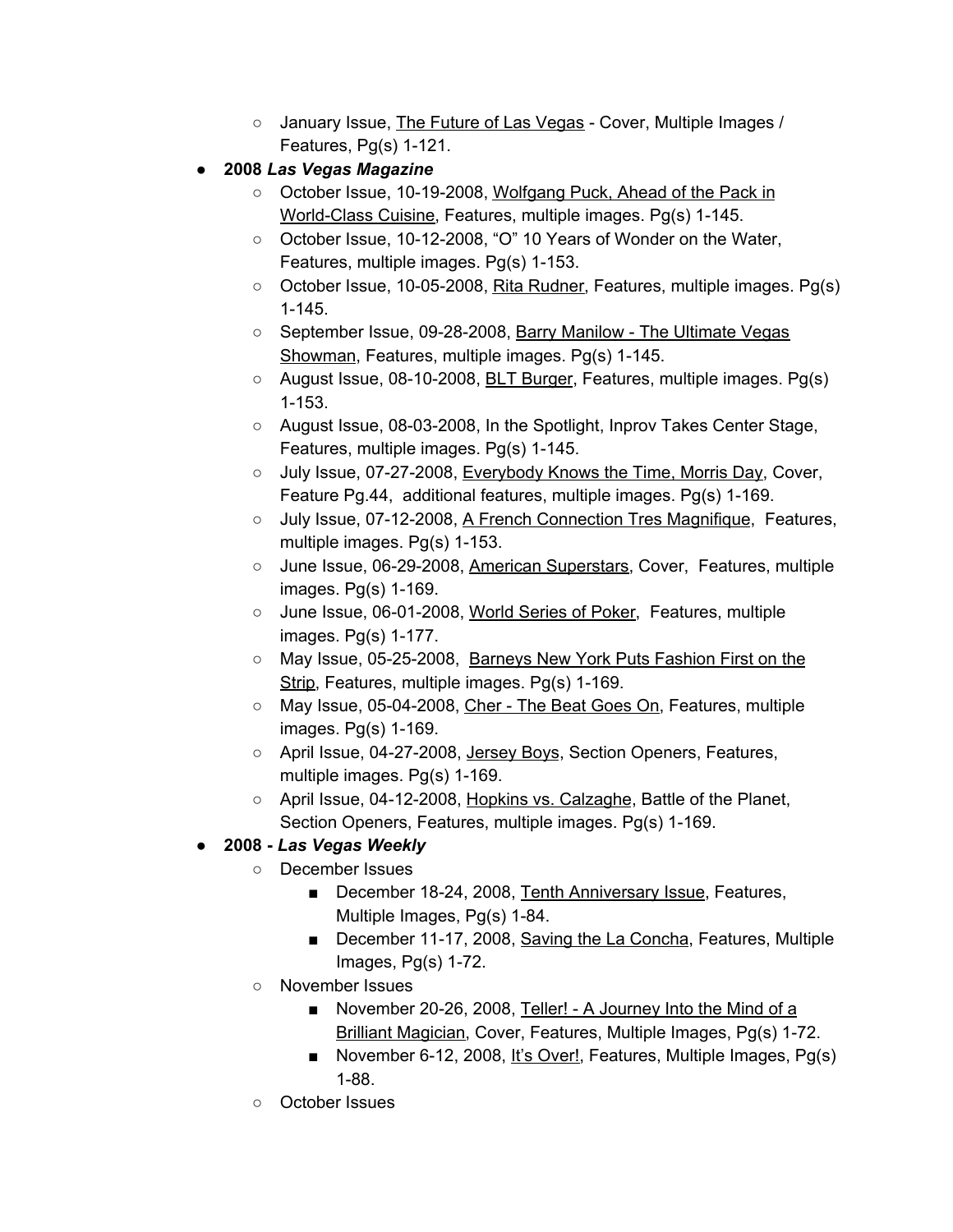- October 16-22, 2008, Is This Still a BattleGround State?, Features, Multiple Images, Pg(s) 1-88.
- October 30 November 5, 2008, Our Otherworldly 2008 Reading Issue, Features, multiple images, Pg(s) 1-88.
- July Issues
	- July 17-23, 2008, Water We Will Have Enough, Right?, Cover, Features, Multiple Images, Pg(s) 1-96.
	- July 10-16, 2008, The 10 Best Burgers in Vegas, Cover, Features, Multiple Images, Pg(s) 1-88.
	- July 3-9, 2008, Working Stiffs A Photo Essay of Men in Uniform, by Beverly Poppe, Cover, Features, Multiple Images, Pg(s) 1-106.
- June Issues
	- June 19-25, 2008, Unsung Heroes Amazing Community Leaders You Need to Know!, Cover, Features, Multiple Images, Pg(s) 1-104.
	- June 5-11, 2008, To Chef Fame Marcel Vigneron, Cover, Features, Multiple Images, Pg(s) 1-113.
	- May 2 June 4, 2008, A Big Sense of Humor, Cover, Features, Multiple Images, Pg(s) 1-113.
- May Issues
	- May 29 June 4, 2008, A Big Sense Of Humor, Cover, Multiple Features / Images, Pg(s) 1-96.
	- May 22-28, 2008, Nightlife Value Deals!, Multiple Features / Images, Pg(s) 1-106.
	- May 15-21, 2008, The Sultan of Stuff, Cover, Features, multiple images, Pg(s) 1-108.
- April Issues
	- April 24-30, 2008, Our Loudest Music Issue Ever! Panic at the Disco, Cover, Features, multiple images, Pg(s) 1-111.
	- April 10-16, 2008, The Most Beautiful People in Las Vegas, Cover, Features, multiple images, Pg(s) 1-111.
- **2008 -** *Orange Coast Magazine,* Oct/Nov Issue, 5 images
- **2008 -** *Orange Coast Magazine,* August Issue, Gourmet Burgers Feature, Pg. 120 - 125. Dining Feature, Pg. 187-189, Pg. 194.
- **2008 -** *Orange Coast Magazine,* June Issue, 6 images
- **2008 - Vegas Golfer***,* Jan/Feb Issue, Pg. 46-53.
- **2008 - Vegas Golfer***,* Nov/Dec Issue, Pg. 42, 43, 44.
- **2008 -** *Vegas Magazine*
	- $\circ$  July Issue, Pg(s) 120 (2 images), 122 (5 images).
	- $\circ$  May Issue, Pg(s) 80-81 (Full Page Spread), 86.
	- August Issue, Pg(s) 146
	- October Issue, Pg(s) 48, 150, 156 (2 images), 158 (2 images), 160 (3 images).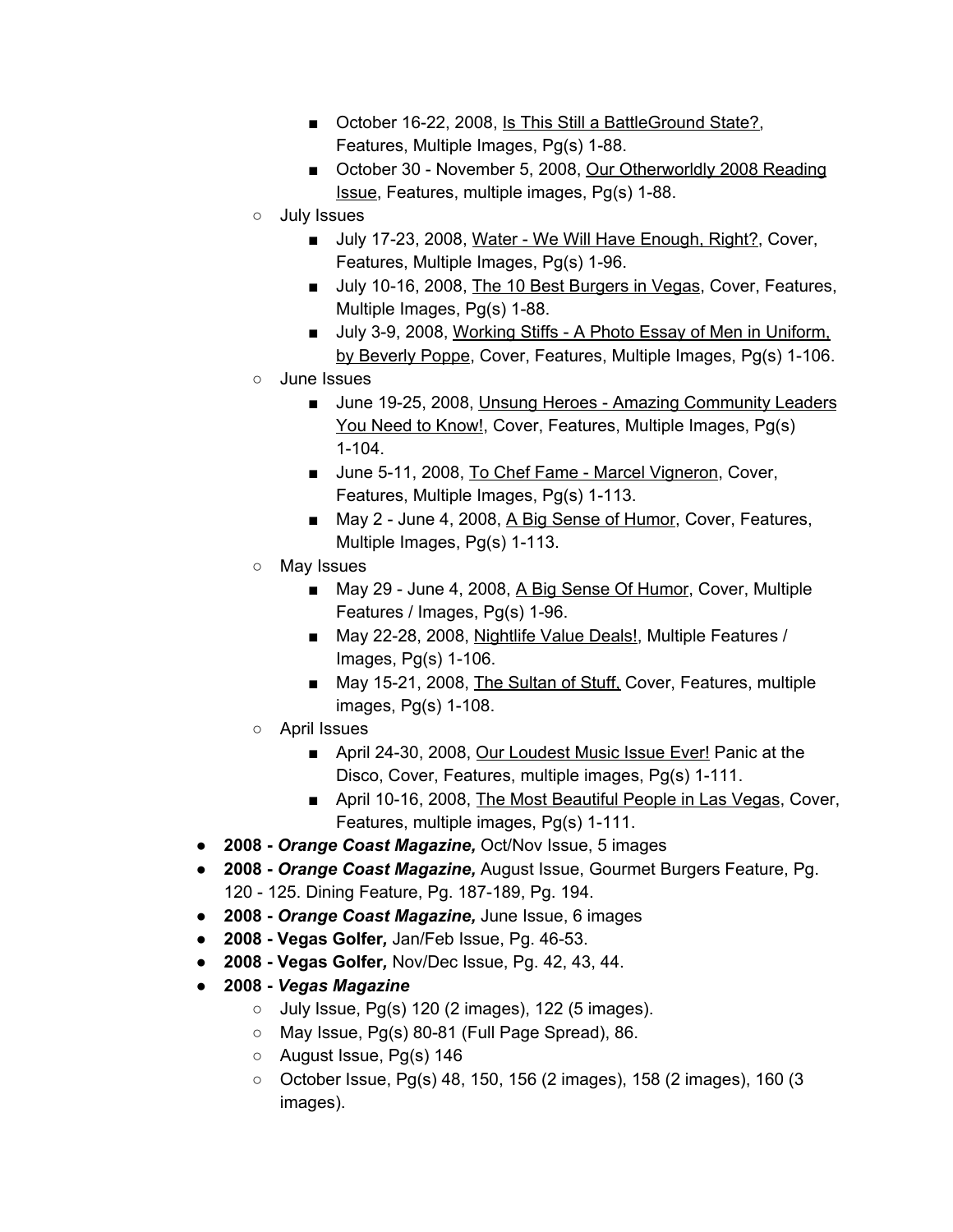- $\circ$  November Issue, Pg(s) 146, 156 (4 images), 158 (4 images), 160.
- **2007 -** *Las Vegas Life Magazine*
	- December Issue, The National Finals Rodeo Cover, Multiple Images / Features, Pg(s) 1-105.
	- November Issue, Best of 2007 Cover, Multiple Images / Features, Pg(s) 1-128.
	- October Issue, Local Music Guide Cover, Multiple Images / Features, Pg(s) 1-145.
	- September Issue, Ultimate Spa Guide Cover, Multiple Images / Features, Pg(s) 1-121.
	- August Issue, 53 Dining Experiences You Must Have Cover, Multiple Images / Features, Pg(s) 1-105.
	- July Issue, Hot Singles Cover, Multiple Images / Features, Pg(s) 1-105.
	- June Issue, Top Doctors Cover, Multiple Images / Features, Pg(s) 1-105.
	- May Issue, Weekend Escapes Cover, Multiple Images / Features, Pg(s) 1-113.
	- April Issue, Real Estate Cover, Multiple Images / Features, Pg(s) 1-161.
	- March Issue, City Guide Cover, Multiple Images / Features, Pg(s) 1-113.
	- February Issue, Best In Dining Cover, Multiple Images / Features, Pg(s) 1-97.
	- January Issue, Fitness Vegas Style Cover, Multiple Images / Features, Pg(s) 1-122.
- **2007** *Las Vegas Magazine*
	- October Issue, 10-28-2007, The Amazing Johnathan Cover, Inside spread.
- **● 2007 -** *Red Rock Magazine*, January Issue, Pg. 9 & 10
- **2007 -** *Rochester Magazine*, March Issue, Pg. 7, Feature Pg(s) 34-40
- **2006 -** *Las Vegas Life Magazine*
	- December Issue, Great Shopping Cover, Multiple Images / Features, Pg(s) 1-113.
	- November Issue, Best of the City Cover, Multiple Images / Features, Pg(s) 1-129.
	- October Issue, 67 Cheap Eats Cover, Multiple Images / Features, Pg(s) 1-137.
- **2006 - 2011 -** *Las Vegas Sun*, multiple daily photos, multiple newspapers, estimated 250 images.
- **● 2005 - 2006 -** *Executive Journal,* Vol. XIX Number 5, Pg. 8-9, 12-13, 16-17, 22-23, 26-27, 28-29, 30-31, 38-39, 40-41, 64-65, 76-77,
	- Vol. XIX Number 3, Pg. 12-13, 20-21, 22-23, 26-27, 28-29, 38-39, 40-41, 48-49.
- **● 2005 - 2006 -** *The Best Book,* Multiple spreads / pages, Multiple Issues (50 Images).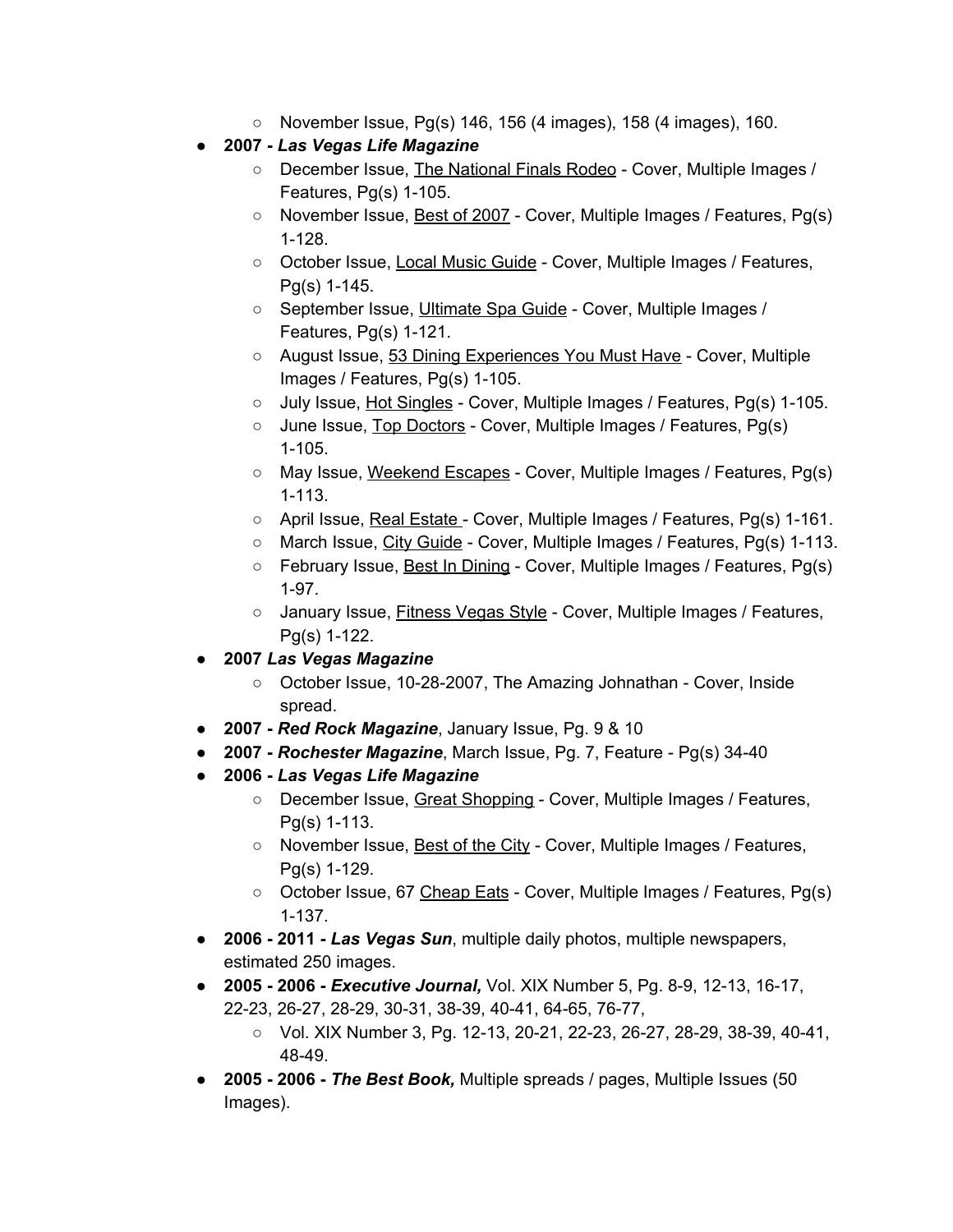**● 2005 - 2006 -** *Best of the Best*, Multiple Images in yearly phonebook, estimated 150 images

### **SCHOLARSHIPS/AWARDS**

- **2018 - Gulmon Scholarship**, University of North Dakota
- **2018 - George & Ellen McKinnon Scholarship**, University of North Dakota
- **2017 - Graduate Research Achievement Day,** Research Prize in Professional, Social Sciences, Humanities, and Arts.
- **2017 - University of North Dakota Annual Student Show**, Best in Show award
- **2016 - Ethel Harriet and Stella Haugan Art Scholarship**, University of North Dakota
- **2001 - Best Multiple Photo Essay**, Nevada Press Association, First Place Award, *Las Vegas Weekly* – featured nationally on *ESPN*

## **LECTURES AND PRESENTATIONS**

- **Fall 2019 - Photography Lecture** on Editorial Photography, Appalachian State **University**
- **Spring 2019 - Juror** for 14 th annual Appalachian Mountain Photography Competition, Turchin Center for the Visual Arts, Boone, NC
- **Spring 2019 - Photography Lecture** on Commercial/Editorial Photography, Appalachian State University
- **Fall 2018 - Photographic Presentation** to Editorial Photography class, Appalachian State University

### **SKILLS**

- 14 years of experience working in digital media technologies and photography.
- Strong professional experience and interest in:
	- o Video capture and editing, current emerging technologies, conceptual photographic illustrations, digital workflow from capture to output, compositing, retouching, real-time mobile workflow and editing, digital asset management (DAM), tagging, and metadata.
- 4 years of photography teaching experience.
- Ability to teach:
	- o both darkroom and digital photographic processes and technologies
	- o intermediate and advanced photography courses

o special topic courses such as: Photoshop, digital retouching, studio lighting, location lighting, editorial photography, business of photography, history of photography, video capture, editing, and production, and beginning graphic design courses with emphasis in page layout and editorial design.